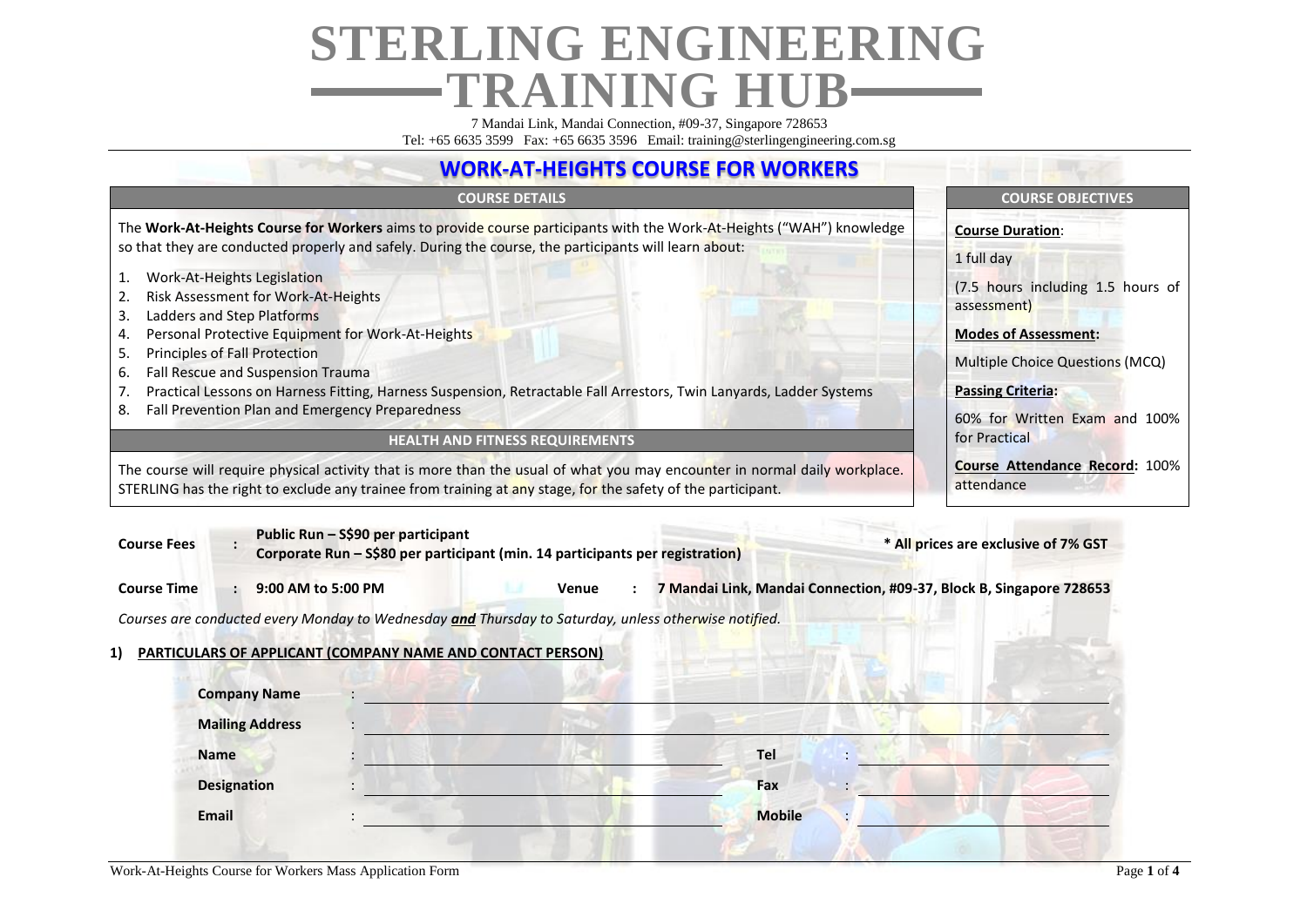## **STERLING ENGINEERING** TRAINING HUB—

7 Mandai Link, Mandai Connection, #09-37, Singapore 728653 Tel: +65 6635 3599 Fax: +65 6635 3596 Email: training@sterlingengineering.com.sg

|                  | 2) PARTICULARS OF PARTICIPANTS |            |               |               |               |                    |
|------------------|--------------------------------|------------|---------------|---------------|---------------|--------------------|
| No.              | <b>Full Name</b>               | NRIC / FIN | <b>Mobile</b> | Qualification | Date of Birth | <b>Nationality</b> |
| $\mathbf{1}$     |                                |            |               |               |               |                    |
| $\overline{2}$   |                                |            |               |               |               |                    |
| $\mathbf{3}$     |                                |            |               |               |               |                    |
| $\overline{4}$   |                                |            |               |               |               |                    |
| $\overline{5}$   |                                |            |               |               |               |                    |
| 6                |                                |            |               |               |               |                    |
| $\overline{7}$   |                                |            |               |               |               |                    |
| $\bf 8$          |                                |            |               |               |               |                    |
| $\boldsymbol{9}$ |                                |            |               |               |               |                    |
| $10\,$           |                                |            |               |               |               |                    |
| $11\,$           |                                |            | <b>Trime</b>  |               |               |                    |
| $12\,$           |                                |            |               |               |               |                    |
| 13               |                                |            |               |               |               |                    |
| 14               |                                |            |               |               |               |                    |
| 15               |                                |            |               |               |               |                    |
| 16               |                                |            |               |               |               |                    |
| $17\,$           |                                |            |               |               |               |                    |
| 18               |                                |            |               |               |               |                    |
| 19               |                                |            |               |               |               |                    |
| 20               |                                |            |               |               | w             |                    |
|                  |                                |            |               |               |               |                    |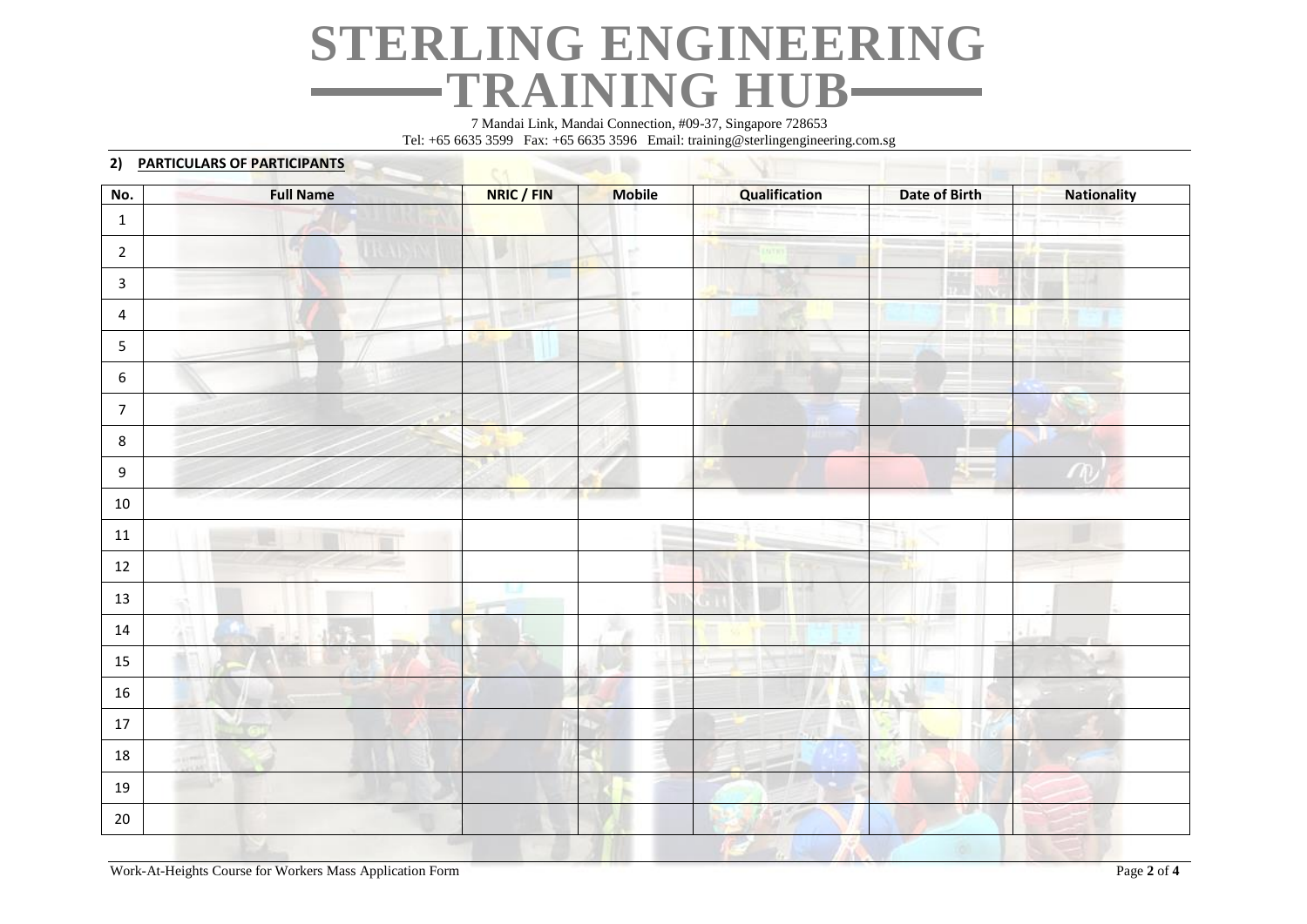# **STERLING ENGINEERING TRAINING HUB**

7 Mandai Link, Mandai Connection, #09-37, Singapore 728653 Tel: +65 6635 3599 Fax: +65 6635 3596 Email: training@sterlingengineering.com.sg

### **Declaration by Applicant on Behalf of Course Participants**

I declare that the particulars given by me in this registration and the enclosed supporting documents are accurate and true to the best of my knowledge and belief, and hereby acknowledge and accept the terms and conditions stipulated overleaf.